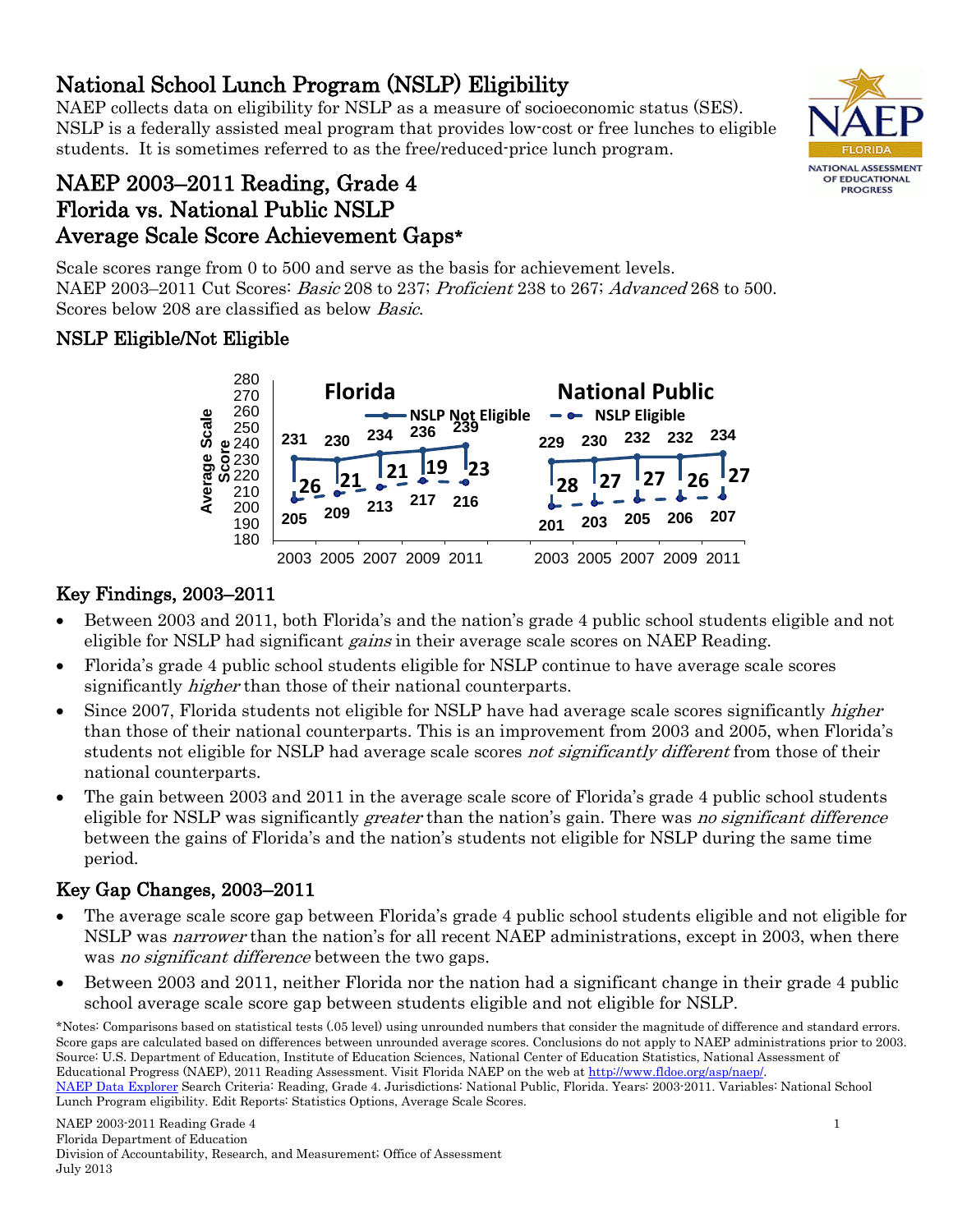# NAEP 2003–2011 Reading, Grade 4 Florida vs. National Public NSLP At or above Basic Achievement Gaps\*



Scale scores range from 0 to 500 and serve as the basis for achievement levels. NAEP 2003–2011 Cut Scores: Basic 208 to 237; Proficient 238 to 267; Advanced 268 to 500. Scores below 208 are classified as below Basic.

### NSLP Eligible/Not Eligible



### Key Findings, 2003–2011

- Between 2003 and 2011, both Florida and the nation had significant *gains* in the percentage of grade 4 public school students eligible and not eligible for NSLP performing at or above *Basic* on NAEP Reading.
- The percentage of Florida's grade 4 public school students eligible for NSLP performing at or above Basic on NAEP Reading continues to be significantly *higher* than the percentage of their national counterparts.
- The percentage of Florida students not eligible for NSLP performing at or above *Basic* was significantly higher than the nation's in 2007, 2009, and 2011. This is an improvement from 2003 and 2005, when Florida's percentages were *not significantly different* from the nation's.
- Between 2003 and 2011, the gain in the percentage of Florida's grade 4 public school students eligible for NSLP scoring at or above *Basic* was significantly *greater* than the nation's. The gains of Florida's and the nation's students not eligible for NSLP were *not significantly different* during the same time period.

### Key Gap Changes, 2003–2011

- Since 2005, the achievement gap between Florida's grade 4 public school students eligible and not eligible for NSLP performing at or above *Basic* has continued to be significantly *narrower* than the nation's. This is an improvement from 2003, when there was no significant difference between the two achievement gaps.
- Between 2003 and 2011, neither Florida nor the nation had a significant change in their grade 4 public school student achievement gap between those eligible and not eligible for NSLP performing at or above Basic.

<sup>\*</sup>Notes: Comparisons based on statistical tests (.05 level) using unrounded numbers that consider the magnitude of difference and standard errors. Score gaps are calculated based on differences between unrounded average scores. Conclusions do not apply to NAEP administrations prior to 2003. Source: U.S. Department of Education, Institute of Education Sciences, National Center of Education Statistics, National Assessment of Educational Progress (NAEP), 2011 Reading Assessment. Visit Florida NAEP on the web at [http://www.fldoe.org/asp/naep/.](http://www.fldoe.org/asp/naep/)  [NAEP Data Explorer](http://nces.ed.gov/nationsreportcard/naepdata/) Search Criteria: Reading, Grade 4. Jurisdictions: National Public, Florida. Years: 2003-2011. Variables: National School Lunch Program eligibility. Edit Reports: Statistics Options, Achievement Levels, Cumulative.